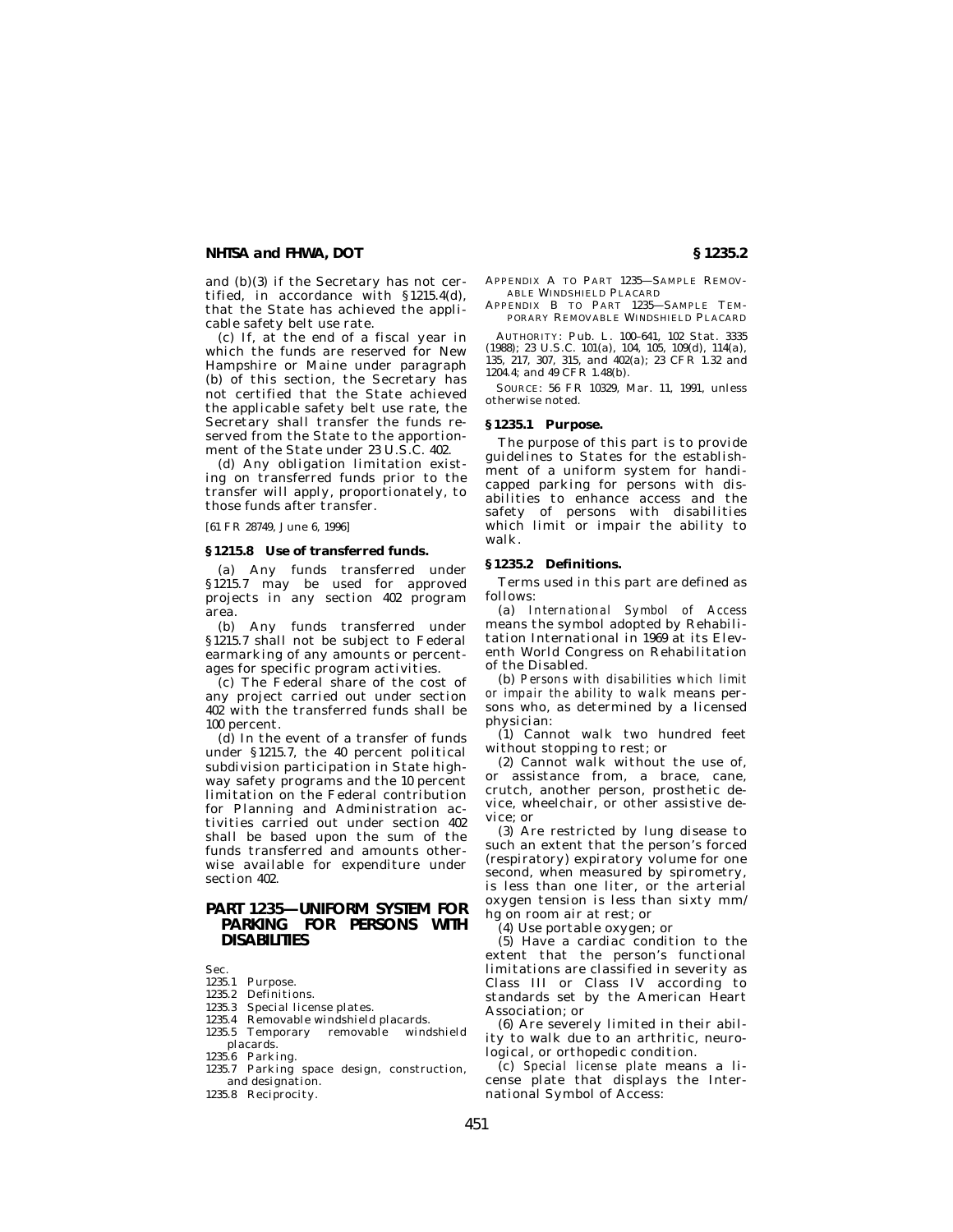(1) In a color that contrasts to the background, and

(2) In the same size as the letters and/ or numbers on the plate.

(d) *Removable windshield placard* means a two-sided, hanger-style placard which includes on each side:

(1) The International Symbol of Access, which is at least three inches in height, centered on the placard, and is white on a blue shield;

(2) An identification number;

(3) A date of expiration; and

(4) The seal or other identification of the issuing authority.

(e) *Temporary removable windshield placard* means a two-sided, hangerstyle placard which includes on each side:

(1) The International Symbol of Access, which is at least three inches in height, centered on the placard, and is white on a red shield;

(2) An identification number;

(3) A date of expiration; and

(4) The seal or other identification of the issuing authority.

#### **§ 1235.3 Special license plates.**

(a) Upon application of a person with a disability which limits or impairs the ability to walk, each State shall issue special license plates for the vehicle which is registered in the applicant's name. The initial application shall be accompanied by the certification of a licensed physician that the applicant meets the § 1235.2(b) definition of persons with disabilities which limit or impair the ability to walk. The issuance of a special license plate shall not preclude the issuance of a removable windshield placard.

(b) Upon application of an organization, each State shall issue special license plates for the vehicle registered in the applicant's name if the vehicle is primarily used to transport persons with disabilities which limit or impair the ability to walk. The application shall include a certification by the applicant, under criteria to be determined by the State, that the vehicle is primarily used to transport persons with disabilities which limit or impair the ability to walk.

(c) The fee for the issuance of a special license plate shall not exceed the

**§ 1235.3 23 CFR Ch. II (4–1–97 Edition)**

fee charged for a similar license plate for the same class vehicle.

#### **§ 1235.4 Removable windshield placards.**

(a) The State system shall provide for the issuance and periodic renewal of a removable windshield placard, upon the application of a person with a disability which limits or impairs the ability to walk. The State system shall require that the issuing authority shall, upon request, issue one additional placard to applicants who do not have special license plates.

(b) The initial application shall be accompanied by the certification of a licensed physician that the applicant meets the § 1235.2(b) definition of persons with disabilities which limit or impair the ability to walk.

(c) The State system shall require that the removable windshield placard is displayed in such a manner that it may be viewed from the front and rear of the vehicle by hanging it from the front windshield rearview mirror of a vehicle utilizing a parking space reserved for persons with disabilities. When there is no rearview mirror, the placard shall be displayed on the dashboard.

#### **§ 1235.5 Temporary removable windshield placards.**

(a) The State system shall provide for the issuance of a temporary removable windshield placard, upon the application of a person with a disability which limits or impairs the ability to walk. The State system shall require that the issuing authority issue, upon request, one additional temporary removable windshield placard to applicants.

(b) The State system shall require that the application shall be accompanied by the certification of a licensed physician that the applicant meets the § 1235.2(b) definition of persons with disabilities which limit or impair the ability to walk. The certification shall also include the period of time that the physician determines the applicant will have the disability, not to exceed six months.

(c) The State system shall require that the temporary removable windshield placard is displayed in such a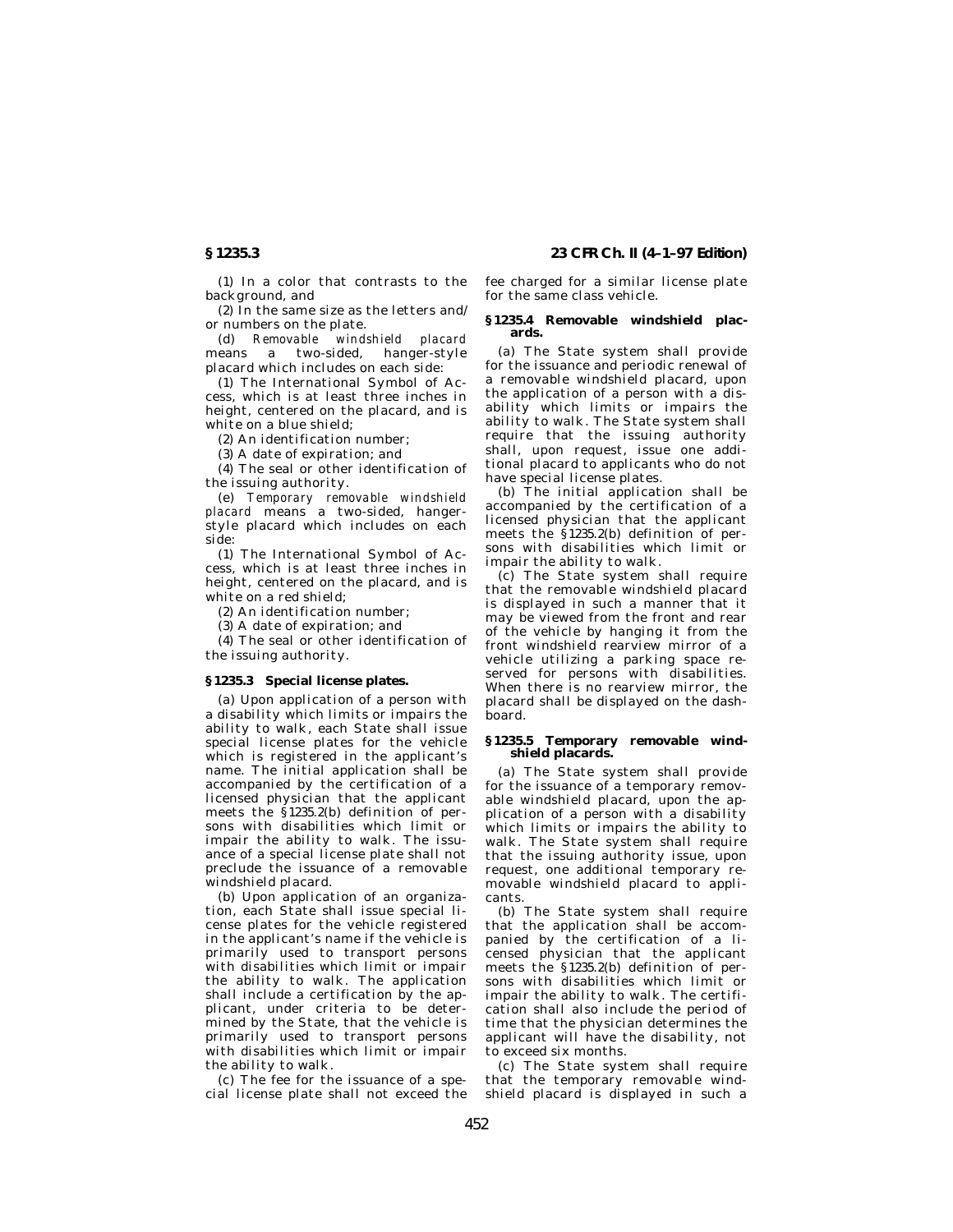#### **NHTSA and FHWA, DOT § 1235.8**

manner that it may be viewed from the front and rear of the vehicle by hanging it from the front windshield rearview mirror of a vehicle utilizing a parking space reserved for persons with disabilities. When there is no rearview mirror, the placard shall be displayed on the dashboard.

(d) The State system shall require that the temporary removable windshield placard shall be valid for a period of time for which the physician has determined that the applicant will have the disability, not to exceed six months from the date of issuance.

#### **§ 1235.6 Parking.**

Special license plates, removable windshield placards, or temporary removable windshield placards displaying the International Symbol of Access shall be the only recognized means of identifying vehicles permitted to utilize parking spaces reserved for persons with disabilities which limit or impair the ability to walk.

#### **§ 1235.7 Parking space design, construction, and designation.**

(a) Each State shall establish design, construction, and designation standards for parking spaces reserved for persons with disabilities, under criteria to be determined by the State. These standards shall:

(1) Ensure that parking spaces are accessible to, and usable by, persons with disabilities which limit or impair the ability to walk;

(2) Ensure the safety of persons with disabilities which limit or impair the ability to walk who use these spaces and their accompanying accessible routes; and

(3) Ensure uniform sign standards which comply with those prescribed by the ''Manual on Uniform Traffic Control Devices for Streets and Highways'' (23 CFR part 655, subpart F) to designate parking spaces reserved for persons with disabilities which limit or impair the ability to walk.

(b) The design, construction, and alteration of parking spaces reserved for persons with disabilities for which Federal funds participate must meet the Uniform Federal Accessibility Standards.

#### **§ 1235.8 Reciprocity.**

The State system shall recognize removable windshield placards, temporary removable windshield placards and special license plates which have been issued by issuing authorities of other States and countries, for the purpose of identifying vehicles permitted to utilize parking spaces reserved for persons with disabilities which limit or impair the ability to walk.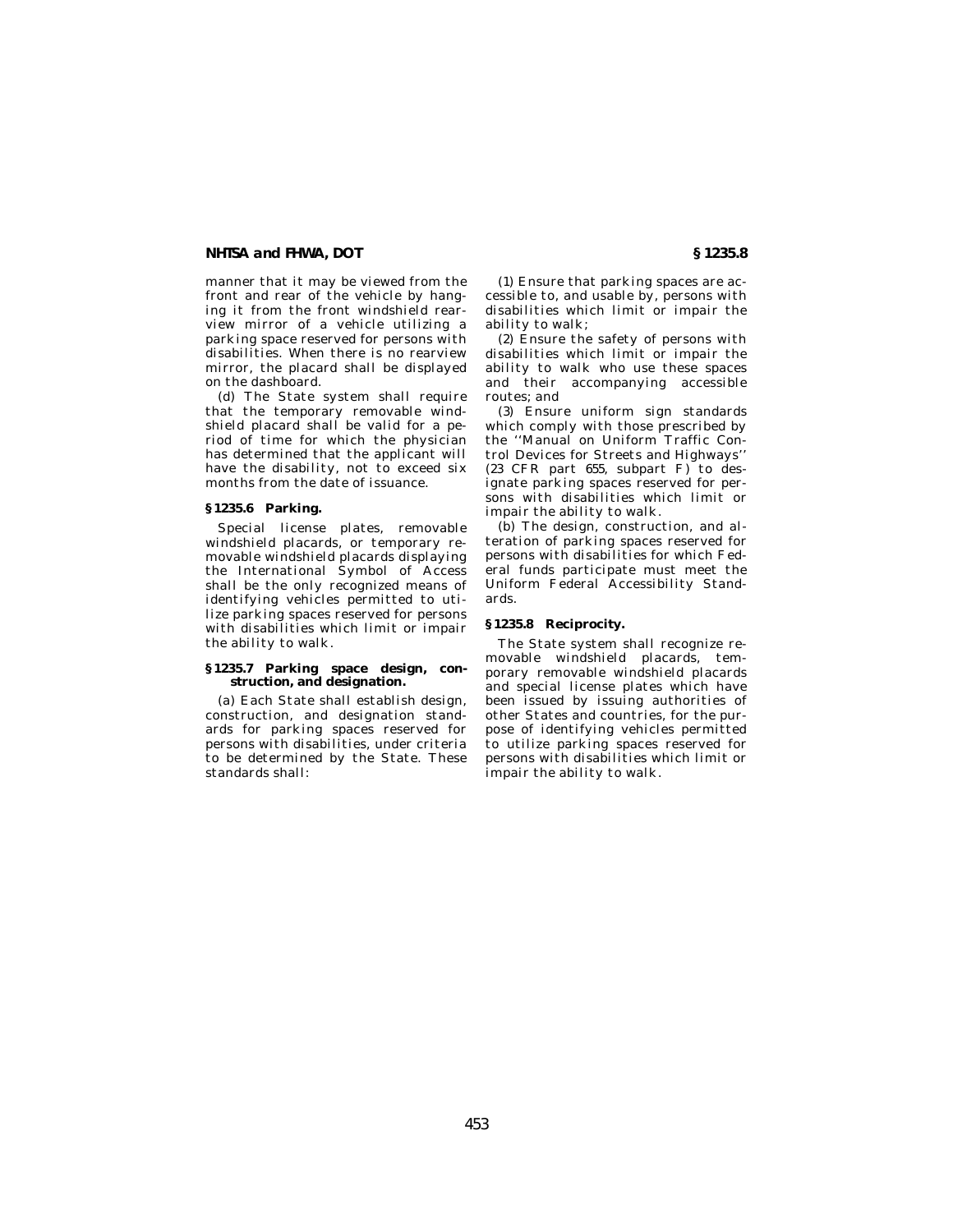# **Pt. 1235, App. A 23 CFR Ch. II (4–1–97 Edition)**

APPENDIX A TO PART 1235—SAMPLE REMOVABLE WINDSHIELD PLACARD



COLORS<br>SYMBOL & LEGEND — WHITE<br>BACKGROUND — BLUE